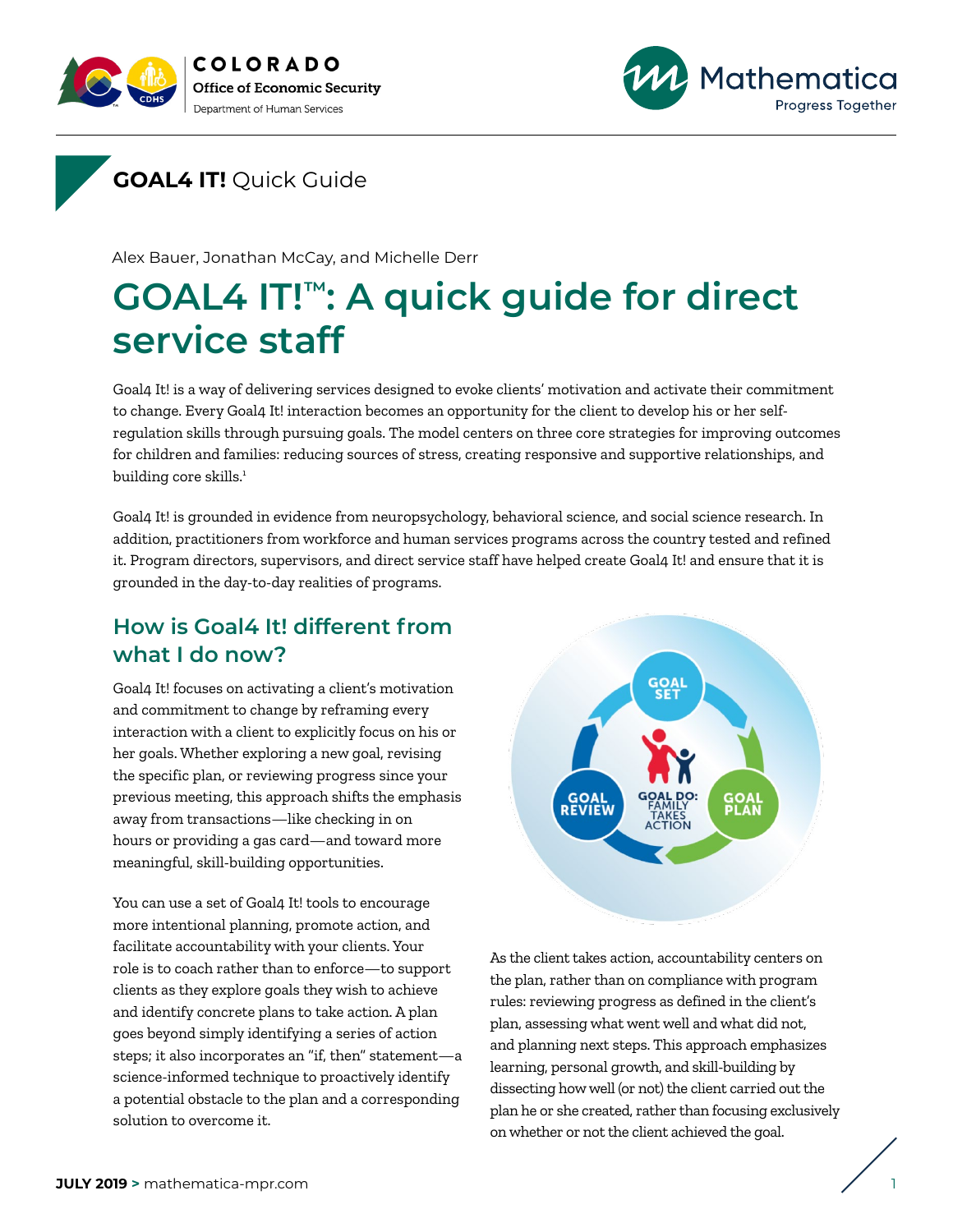# **How will Goal4 It! change my work?**

For many staff, Goal4 It! will change the relationship between you and your clients. Standard approaches to case management typically begin with an assessment designed to draw out detailed information about the client's history and current challenges. In contrast, Goal4 It! focuses on relationship building from the start by inviting clients to discuss their goals, interests, and motivations. There is no comprehensive assessment, and the barriers or challenges clients face will come up naturally during the conversation. Initially, this might seem challenging, and you might find yourself uncomfortable without all of the details and information you used to have about the client from the start. However, with time, this approach tends to become increasingly more comfortable for staff, more respectful toward clients, and promotes greater trust and transparency on the whole.

With Goal4 It!, your conversations will focus more on what the client wants to accomplish. Rather than unstructured discussion of the client's challenges, program activities, or participation requirements, meetings with clients aim to facilitate a more structured interaction that builds the client's skills to take action. Goal4 It! provides this structure through a four-step process: Goal, Plan, Do, and Review. By following this process, you give greater focus to your meetings with clients. And, by modelling this process for your clients, you help them form positive habits that they can use for themselves and with their children.

# **What should I expect as Goal4 It! rolls out in my organization?**

For Goal4 It! to succeed in the long term, changes will likely be required in areas other than direct service delivery. Here are three key aspects of rolling out Goal4 It! that extend beyond *how* you work with clients:



A mindset shift. Goal4 It! tends to challenge some long-standing assumptions and cultural norms in human services programs, away from

an emphasis on compliance and toward a more client-centered approach. Goal4 It! embeds a level of intentionality into every staff–client interaction that promotes a new way of thinking about your work. Your focus is on facilitating a process of selfdiscovery and skill building, and so the way that you think about and carry out your work will likely evolve. In addition, a parallel process for you to engage in with your supervisor complements Goal4 It!—the same goal-pursuit process you use with clients applied to yourself.

#### **Reviewing the broader program environment.** Every program operates in a unique policy and regulatory environment—navigating a web of federal-, state-, and local-level rules. This environment can have major implications for how Goal4 It! is implemented. Without careful attention to these factors, they can undermine or even negate the intended effect of Goal4 It!. So, it is important to consider how existing processes and ways of doing business throughout the organization either support or violate the core principles of Goal4 It!: reducing sources of stress, creating supportive and responsive relationships, and building core skills.



#### **Going beyond case management.**

Programs typically offer a range of services beyond the case management you provide to clients. Referrals to other

vendors or agencies and participation in workshops or job clubs form the fuller picture of a client's experience. A key to reinforcing the core principles of Goal4 It! includes expanding clients' exposure to supportive and skill-building interactions. For example, ensure that referrals to other staff or service providers are anchored by the goals your clients have set for themselves and are pursuing. Or, consider how Goal4 It! might provide a structure for worksite supervision and building skills as part of work experience, community service, or on-the-job training placements.